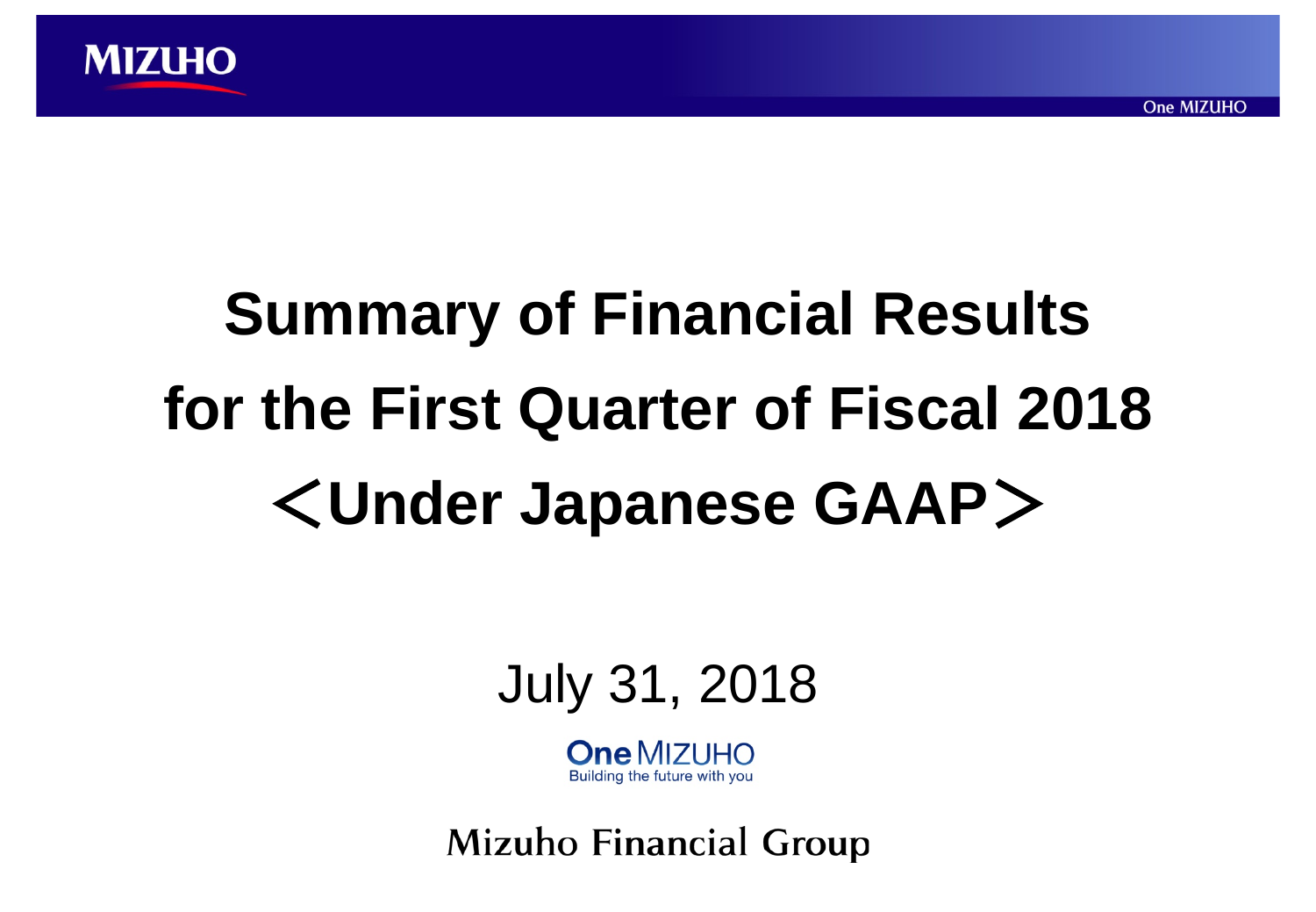## **Contents**

| <b>Overview of Income Statement</b> | P <sub>2</sub> |
|-------------------------------------|----------------|
| <b>Overview of Balance Sheet</b>    | <b>P.3</b>     |
| <b>Overview of Loans</b>            | <b>P.4</b>     |
| <b>Non-interest Income</b>          | <b>P.5</b>     |
| <b>Financial Soundness (1)</b>      | P.6            |
| <b>Financial Soundness (2)</b>      | <b>P.7</b>     |
| <b>Reference: Mizuho Securities</b> | <b>P.8</b>     |

|               | <b>Definitions</b> | FG: Mizuho Financial Group, Inc. BK: Mizuho Bank, Ltd. TB: Mizuho Trust & Banking Co., Ltd. SC: Mizuho Securities Co., Ltd.                                                        |
|---------------|--------------------|------------------------------------------------------------------------------------------------------------------------------------------------------------------------------------|
|               |                    | 2 Banks: Aggregate figures for BK and TB on a non-consolidated basis<br>Group aggregate: Aggregate figures for BK, TB, SC and other major subsidiaries on a non-consolidated basis |
| <b>MIZUHO</b> |                    |                                                                                                                                                                                    |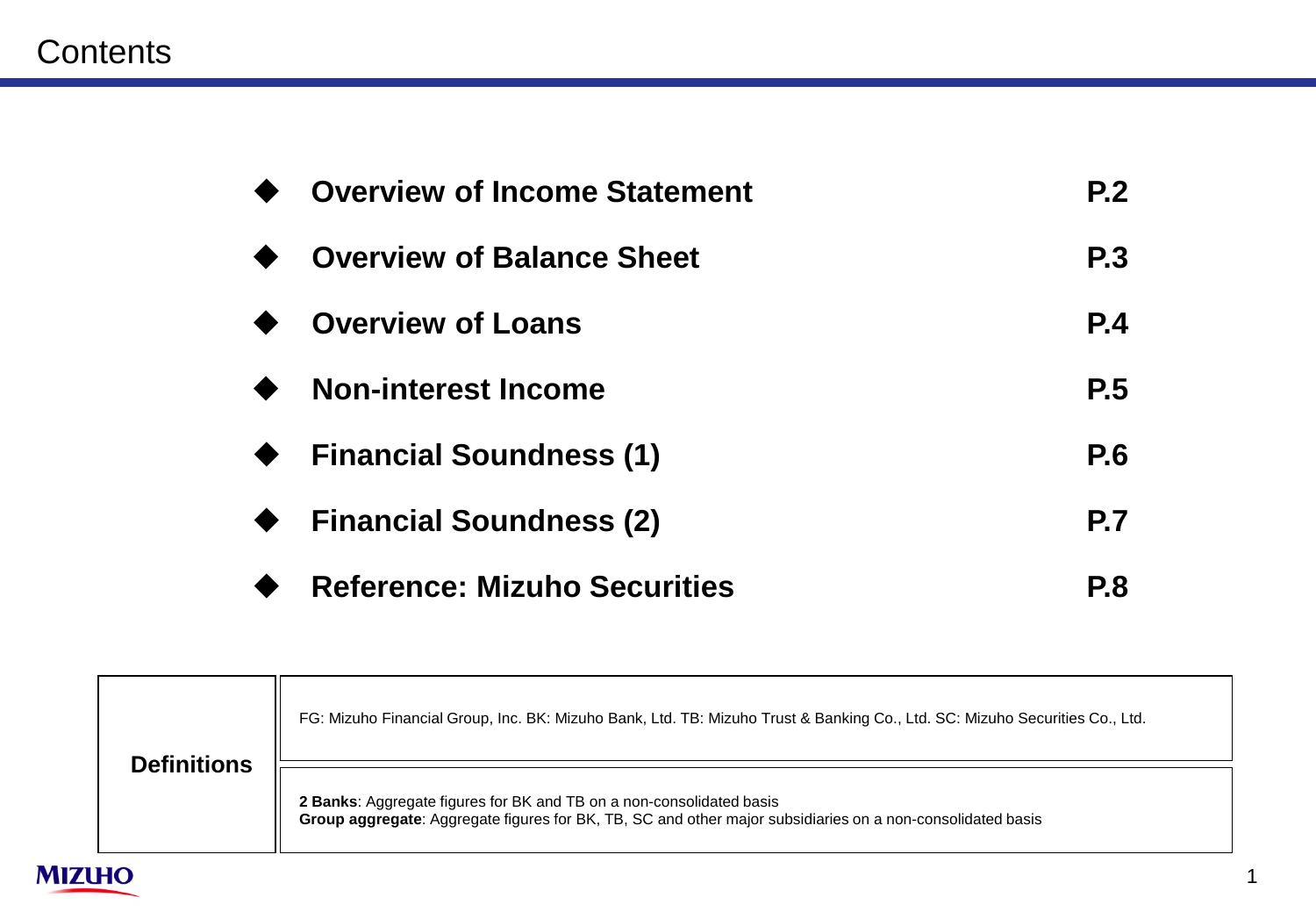## Overview of Income Statement

### Summary of Financial Results Reference: <Exchange rate (TTM)> Jun-18: USD 1 = JPY 110.54 (Jun-17: USD 1 = JPY 112.00)

(JPY bn)

- $\blacksquare$  Net Income Attributable to FG<sup>1</sup> for 1Q FY2018 was JPY161.0bn, 28% progress against the earnings plan of JPY 570.0bn for FY2018
- Consolidated Net Business Profits + Net Gains related to ETFs and others increased by JPY 44.6bn YoY, mainly due to the improvements in Customer Groups both inside and outside Japan
- Reversal in Credit-related Costs and Net Gains related to Stocks. due to disposal of cross-shareholdings, also contributed to Net Income Attributable to FG

(JPY bn)

|              |                                                                                                          | 1Q FY2018<br>(Apr-Jun) | <b>Changes from</b><br>1Q FY2017 |
|--------------|----------------------------------------------------------------------------------------------------------|------------------------|----------------------------------|
| Consolidated | <b>Consolidated Gross Profits</b><br>+ Net Gains (Losses) related to ETFs and others <sup>2</sup>        | 505.0                  | 51.0                             |
|              | G&A Expenses<br>(excluding Non-Recurring Losses and others) <sup>3</sup>                                 | $-357.6$               | $-6.3$                           |
|              | <b>Consolidated Net Business Profits</b> <sup>4</sup><br>+ Net Gains (Losses) related to ETFs and others | 142.9                  | 44.6                             |
|              | <b>Consolidated Net Business Profits</b> <sup>4</sup>                                                    | 113.6                  | 29.2                             |
|              | <b>Credit-related Costs</b>                                                                              | 22.5                   | 3.3                              |
|              | Net Gains (Losses) related to Stocks<br>- Net Gains (Losses) related to ETFs and others                  | 50.9                   | 2.6                              |
|              | Net Gains (Losses) related to Stocks                                                                     | 80.3                   | 18.0                             |
|              | <b>Ordinary Profits</b>                                                                                  | 209.1                  | 66.7                             |
|              | Net Income Attributable to FG <sup>1</sup>                                                               | 161.0                  | 42.7                             |
|              |                                                                                                          |                        |                                  |

1. Quarterly Profit Attributable to Owners of Parent 2. Aggregate of Net Gains related to ETFs (2 Banks) and Net Gain on Operating Investment Securities (SC Consolidated) was JPY 29.3bn (+JPY 15.3bn YoY)

3. G&A Expenses - Non-Recurring Losses - Amortization of Goodwill and others

4. Consolidated Gross Profits - G&A Expenses (excluding Non-Recurring Losses) + Equity in Income from Investments in Affiliates and certain other consolidation adjustments



5. Including Net Gains related to ETFs (2 Banks) of JPY 25.0bn (+JPY 11.6bn YoY) 6. New management accounting rules were applied at the beginning of FY18. Figures for FY17 are recalculated based on the new rules

7. Including quarterly Net Income of Mizuho Securities USA of JPY 2.8bn

**Consolidated and 2 Banks+SC**

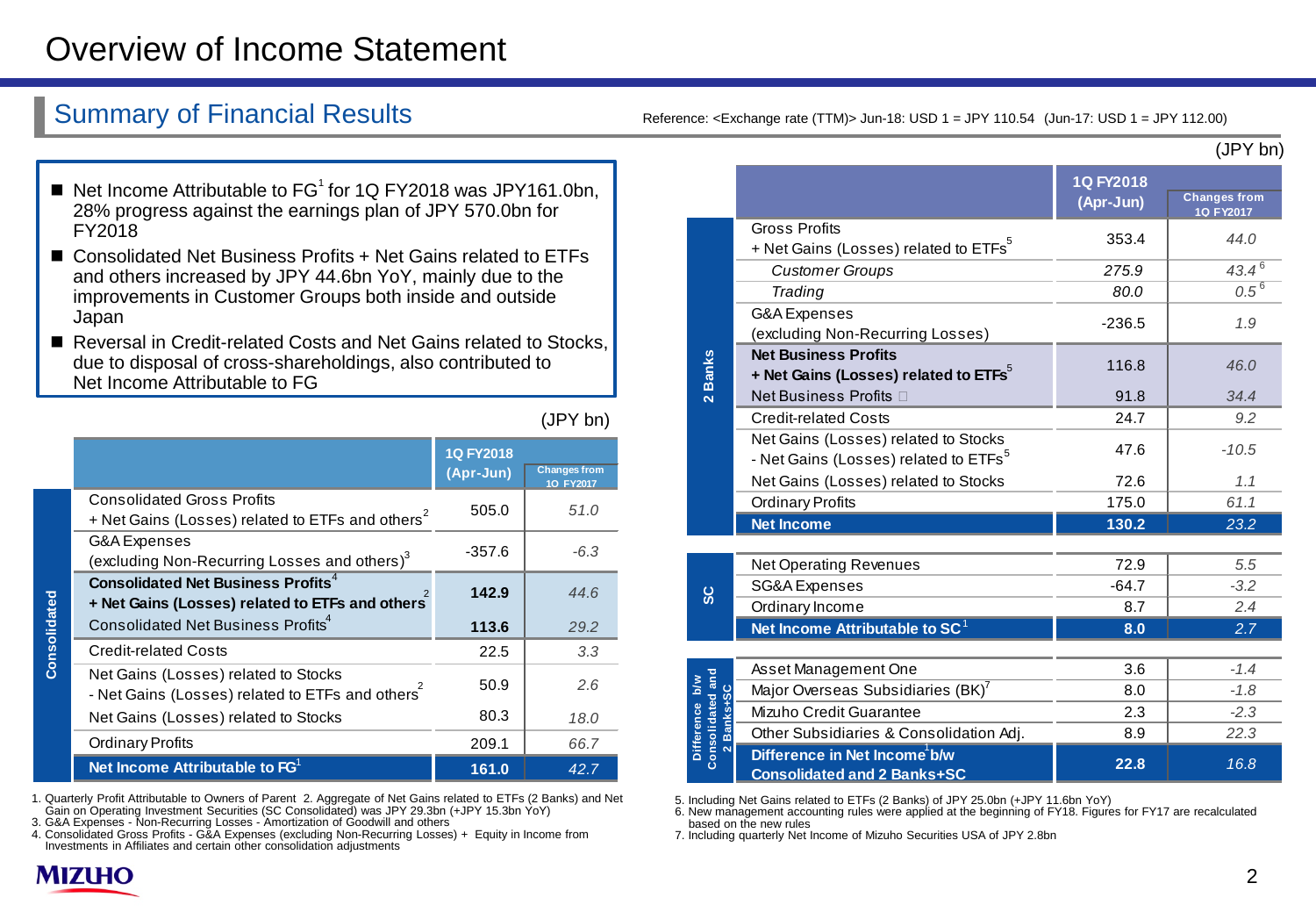## Overview of Balance Sheet



1. Excluding loans to FG. Banking account

2. Housing and Consumer Loans

3. Calculated by deducting "Housing and Consumer Loans" from "Loans to SMEs and Individual Customers"

**MIZUHO** 

4. BK (including the subsidiaries in China, the US, the Netherlands, Indonesia, etc.)

5. Including Non-JPY loans and deposits in Japan

6. Changes in management account rules in FY18. Figures from Mar-16 to Mar-18 are recalculated based on the new rules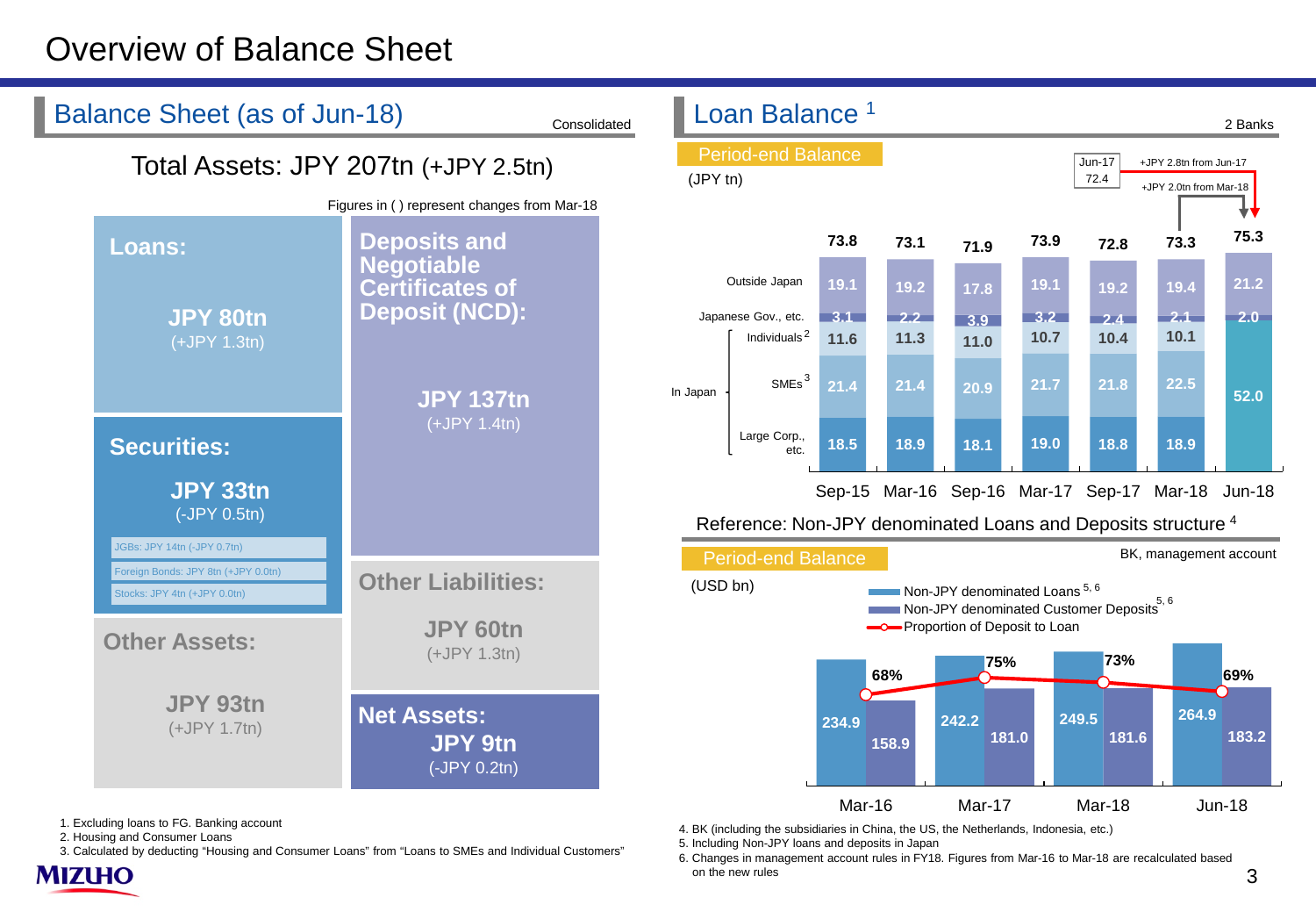## Overview of Loans

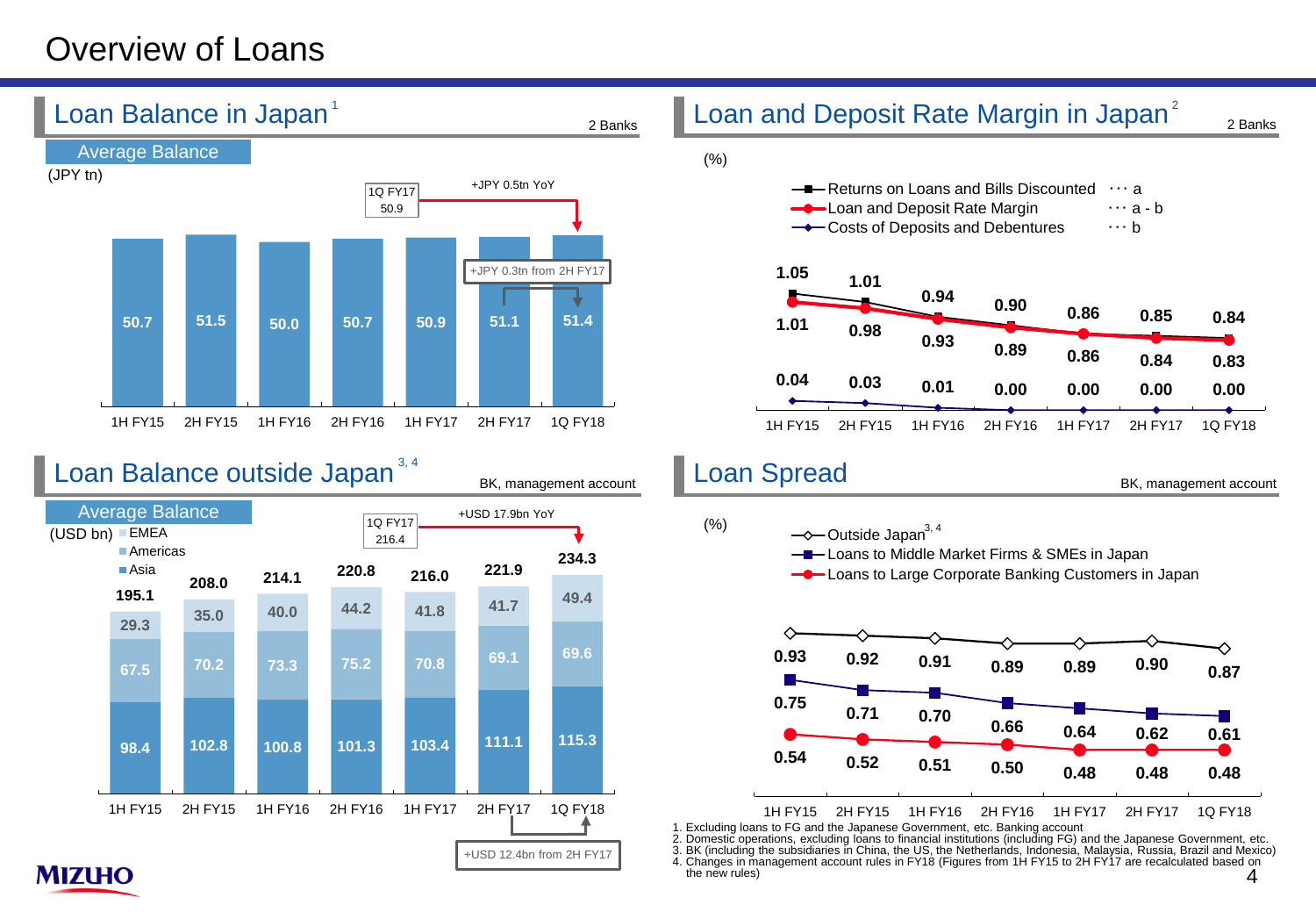## Non-interest Income from Customer Groups 1





1. Changes in management account rules in FY18. The original figures before the recalculation were 1Q FY16: JPY 221bn and 1Q FY17: JPY 192bn **MIZUHO** 

#### Reference: Breakdown of BK (Japan) Non-interest Income



2. Total of Individual Annuities, Investment Trusts (excl. MMF) and non-JPY deposits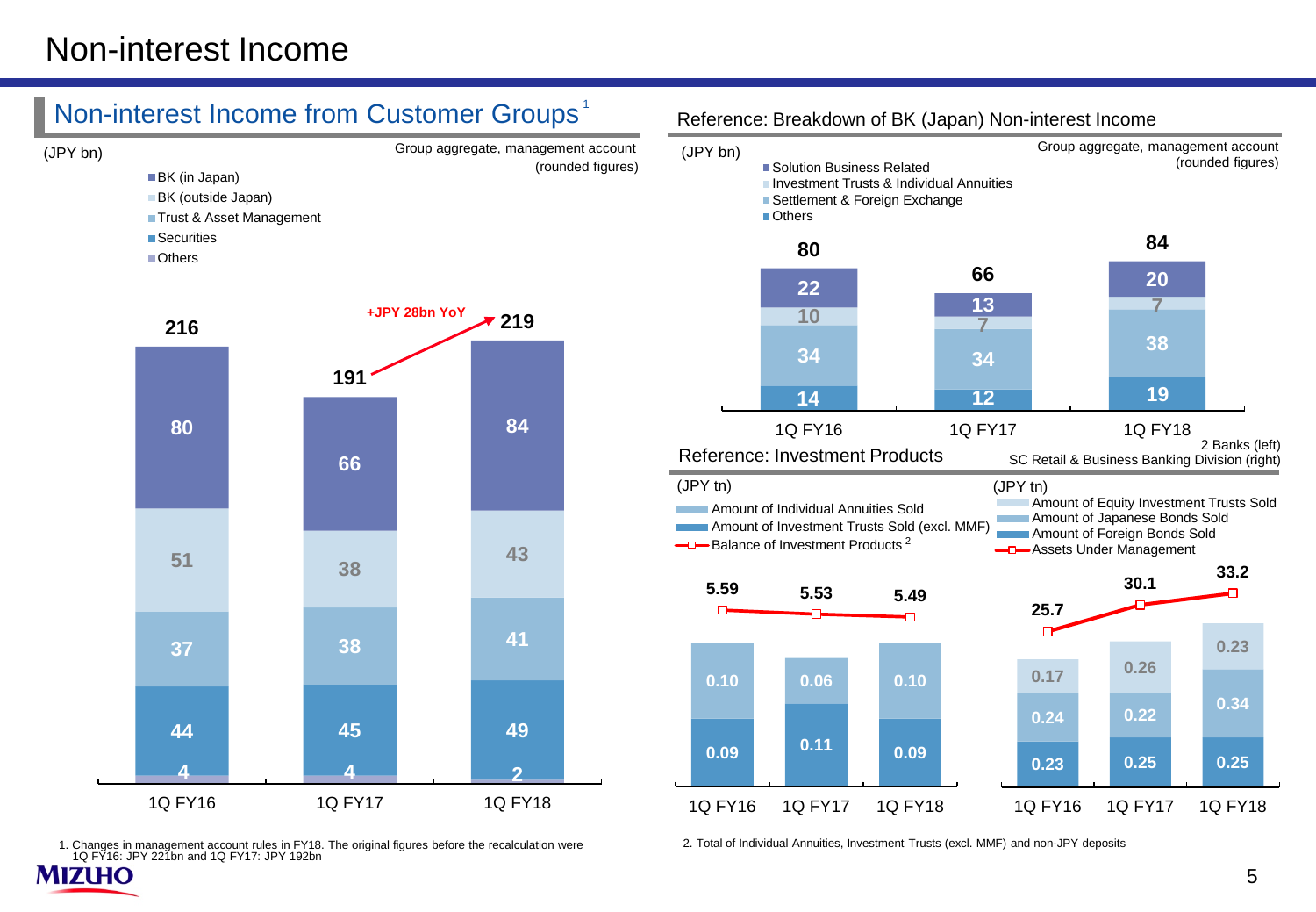## Financial Soundness (1)



2. Banking account + Trust account

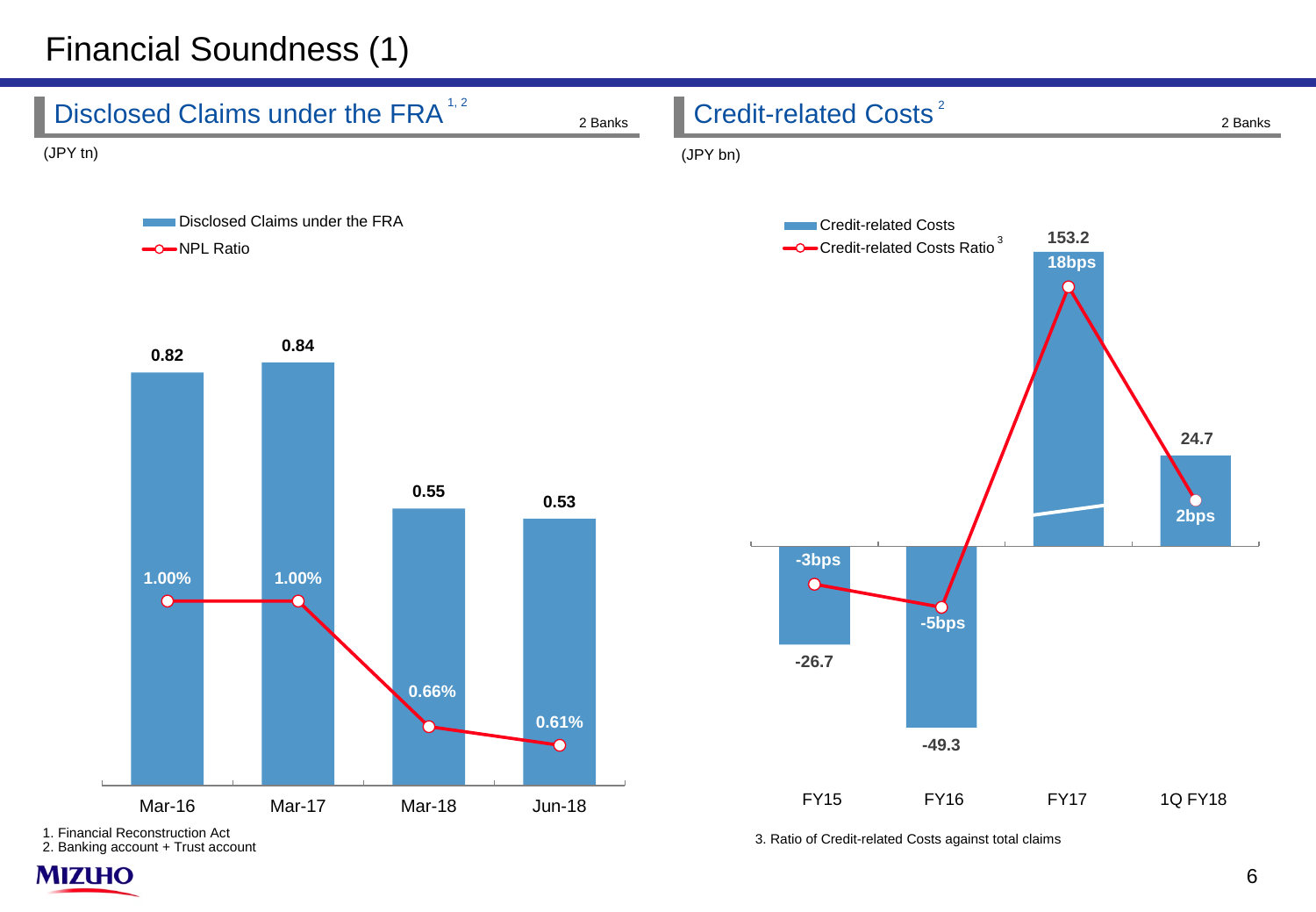## Financial Soundness (2)

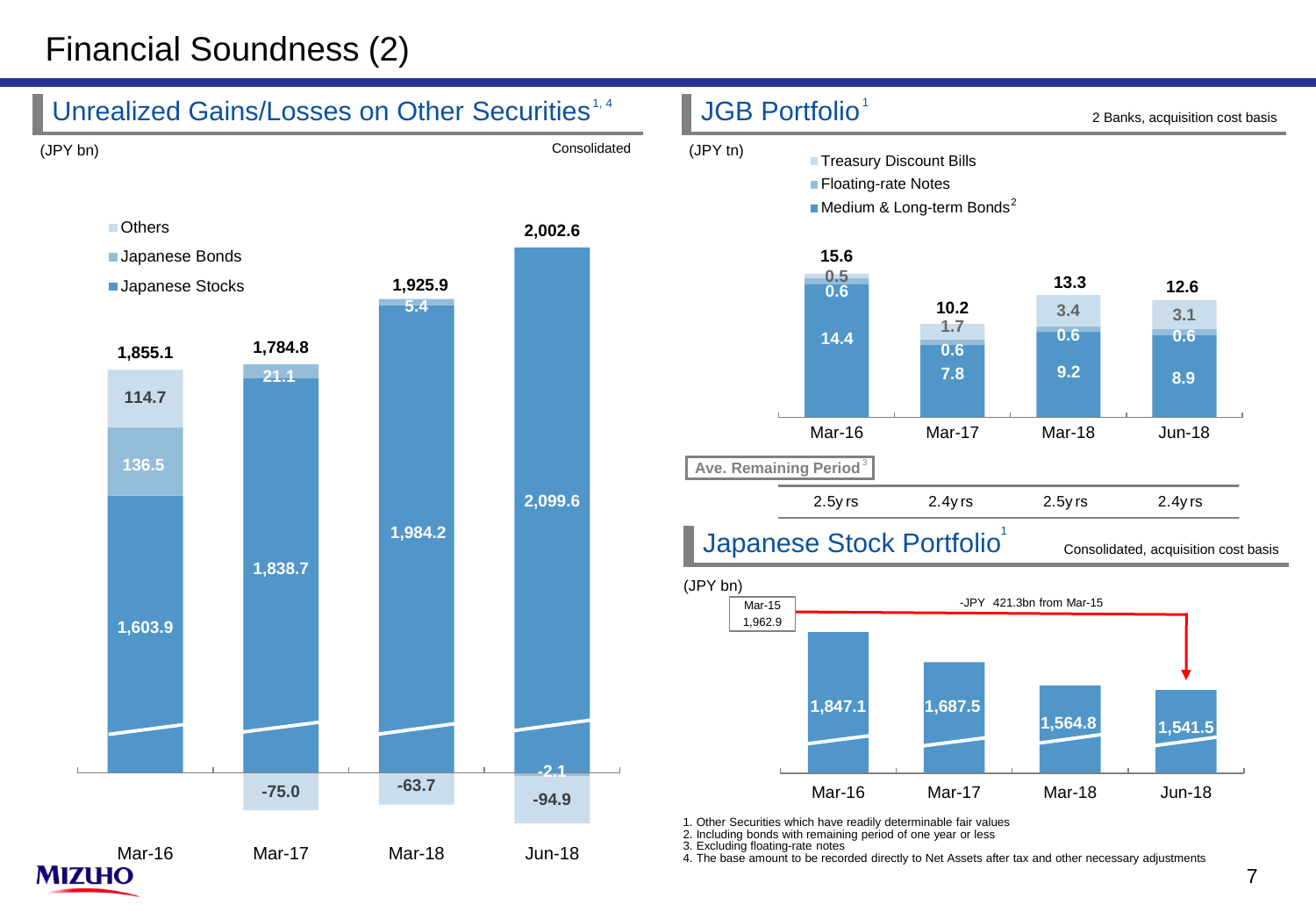## Reference: Mizuho Securities

## Net Income Attributable to SC<sup>1</sup>



1. Quarterly Profit Attributable to Owners of Parent

## Overview of Net Operating Revenues

(JPY bn)

| .                                                  | <b>1Q FY17</b> | <b>1Q FY18</b> | <b>Changes from</b><br><b>1Q FY17</b> |
|----------------------------------------------------|----------------|----------------|---------------------------------------|
| Commissions                                        | 37.6           | 38.9           | 1.2                                   |
| Net gain on trading                                | 27.2           | 26.1           | $-1.0$                                |
| Net gain (loss) on operating investment securities | 0.5            | 4.2            | 3.7                                   |
| Net financial Income                               | 2.0            | 3.5            | 1.5                                   |
| <b>Net Operating Revenues</b>                      | 67.4           | 72.9           | 5.5                                   |
| Reference:                                         |                |                |                                       |
| <b>Ordinary Profits</b>                            | 6.2            | 8.7            | 2.4                                   |
| Ordinary Profits (incl. MSUSA) <sup>3</sup>        | 9.1            | 11.3           | 2.2                                   |
|                                                    |                |                |                                       |

3. Simple aggregate of Ordinary Profits of SC Consolidated and Mizuho SC USA (MSUSA). Ordinary Profits of MSUSA are in internal management basis, and the 1Q FY18 figure includes Ordinary Profits of Mizuho Capital Markets

## Retail Related Results





2. Domestic sales (including privately placed investment trusts, but excluding reinvested dividends)

## League Tables

Consolidated

Apr. 1, 2018 – Jun. 30, 2018

| M&A Advisory for Announced Deals <sup>4</sup>    | 1 <sup>st</sup>  | 29 | Deals              |
|--------------------------------------------------|------------------|----|--------------------|
| Total Equity Underwriting Worldwide <sup>5</sup> | $5^{\text{th}}$  |    | 7.7% Market Share  |
| Total Japan Publicly Offered Bonds <sup>6</sup>  | 1 <sup>st</sup>  |    | 19.3% Market Share |
| ABS Lead Manager <sup>7</sup>                    | 1 <sup>st</sup>  |    | 26.1% Market Share |
| Americas DCM <sup>8</sup>                        | $10^{\text{th}}$ |    | 3.7% Market Share  |

4. Number of deals basis. Any Japanese involvement, excluding real estate deals. Source: Thomson Reuters

5. Underwriting amount basis, pricing date basis. Deals including initial public offering, public offering and convertible bonds, including REITs. Source: Thomson Reuters

6. Underwriting amount basis, pricing date basis. Deals including straight bonds, investment corporation bonds, Zaito agency bonds, municipal bonds (lead manager method only), Samurai bonds and preferred securities, and excluding self-led bonds. Source: I-N Information Systems

7. Transaction amount basis, settlement date basis. Source: Thomson Reuters

8. Bonds with issuance amount of USD 250mm and above issued by investment grade corporations in the Americas. Source: Dealogic